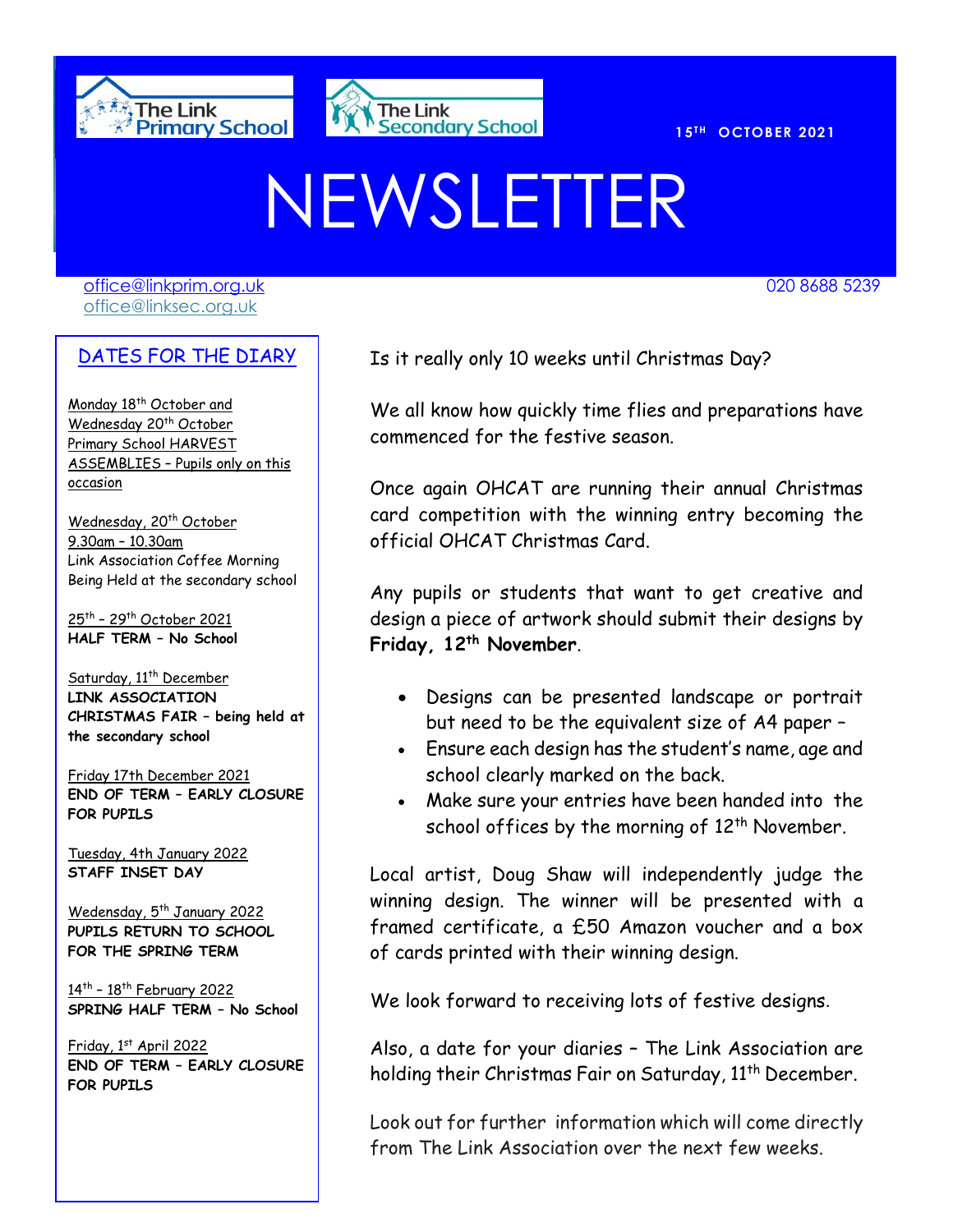# **WHAT'S BEEN HAPPENING AT THE PRIMARY SCHOOL?**

Our social skills trips are returning to our timetable in earnest now that Covid restrictions have been lifted and Maple Class enjoyed a trip to Dobbie's Garden Centre earlier this week. They walked around the plant section, loved looking at the tropical fish and as they were so well behaved, Michelle allowed them a few minutes to look at the toy shelves too.







One of the concerns that many of our parents have is their child's relationship with food. Many will only eat 'beige' food, some do like different foods to get mixed together, some have difficulty chewing or using cutlery.

Occupational Therapists play an important role in supporting pupils to develop practical life skills and eating is one of life's essential skills.



We have recently taken delivery of special non-slip trays, dinner plates with compartments and specifically designed cutlery, all of which are intended to help those who need help to master these life skills.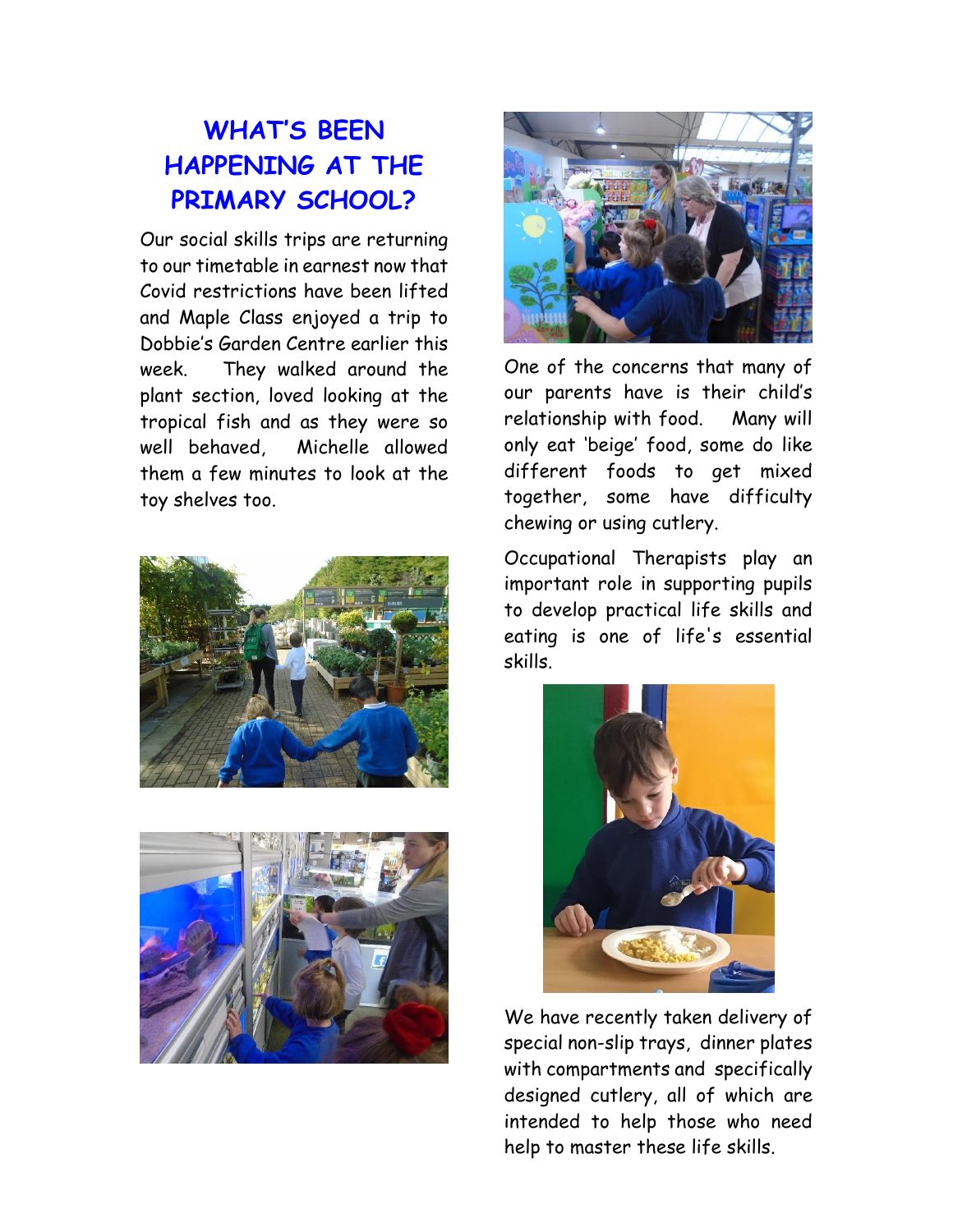

Our food technology sessions also help in developing not only cooking skills, but aid sensory issues with touching certain textures.



Keep an eye out in the future for our parent workshop on how to help with Sensory Eating Difficulties.



### **WHAT'S BEEN HAPPENING AT THE SECONDARY SCHOOL?**

This week, James Blanshard, our PE Teacher gives an insight into what is happening in school on a physical active front.

The year has started well with a successful cross-country event held in Beddington Park in September.

The students worked very hard and many of them surprised themselves with how far they could run and walk. Almost half the school covered the maximum distance of 5.5kms.

The winning class on the day was Wood class, with almost the entire class doing the maximum 5 laps. Well done to them!

Our plan is to have a swimming event at the start of the Spring term, and the traditional athletics event towards the end of the summer term.

We are also looking forward to playing some friendly football games against Carew Academy, a local school. We hope to be able to take part in the Fulham FC Inclusive Schools League that is taking place after the half term break. Further information about both of these